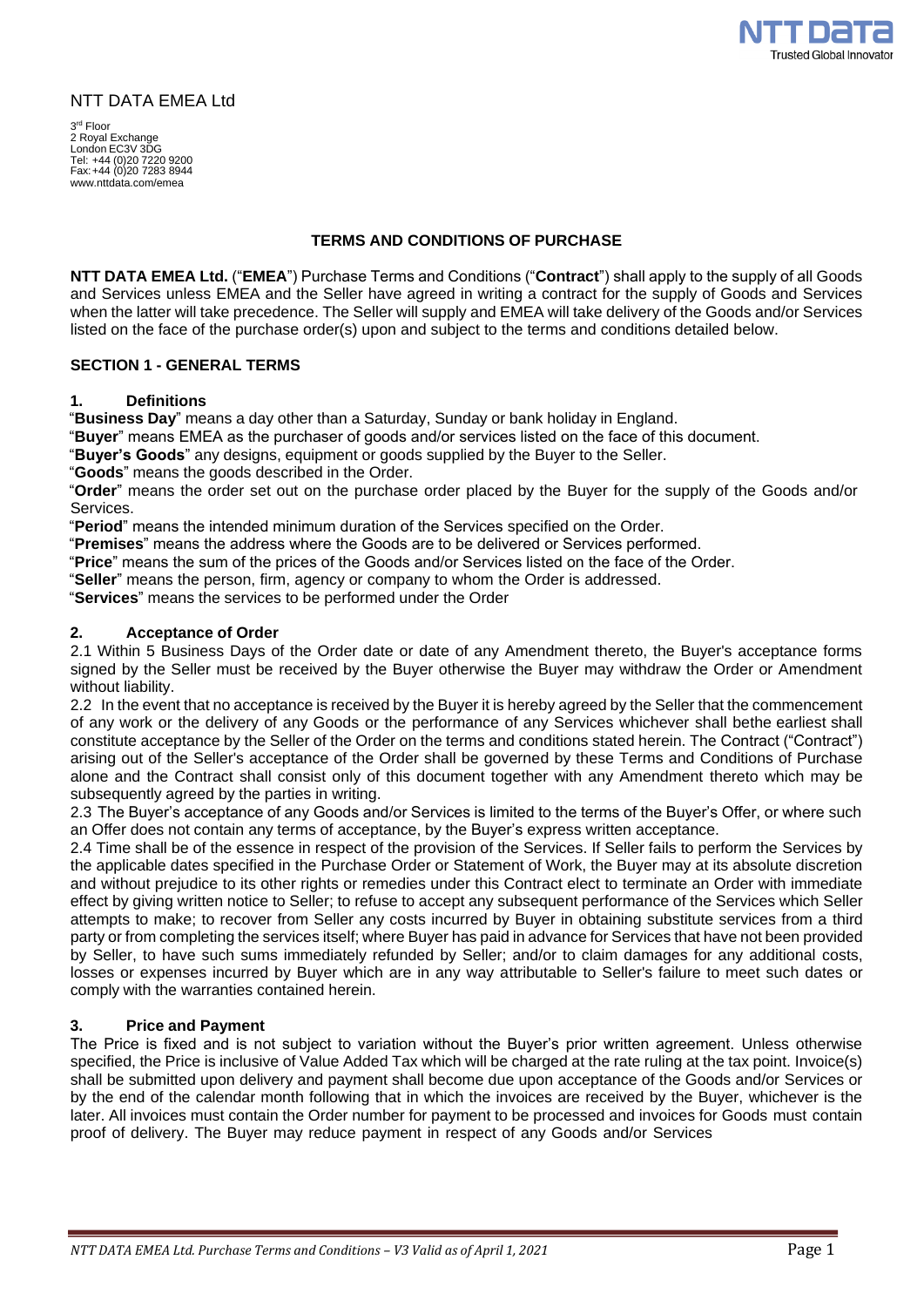

that the Seller has either failed to provide or in the Buyer's absolute opinion has provided inadequately, without prejudice to any other rights or remedies of the Buyer.

# **4. Force Majeure**

In the event that either party is delayed in the performance of any of its obligations in connection with the Order due directly or indirectly to or consequent upon any cause which is reasonably beyond the control of the party so delayed including without limitation to the generality of the foregoing, an act of God, Government act, fire or natural disaster the party so delayed will as soon as reasonably possible provide written notice to the other outlining such cause and its effect, and use its best endeavours to comply with its obligations in connection with the Contract despite the intervention or occurrence of any such cause. If the delay continues for more than 5 Business Daysthen following written notification to the Seller the Buyer may terminate the Contract in accordance with Condition 12.2.

## **5. Warranty**

5.1 If there shall appear in any Goods and/or Services within 12 months after acceptance thereof any defect due to faulty material, faulty workmanship or manufacturing process or faulty design or choice of materials or the quality of the Goods and/or Services is such that they do not conform to the Buyer's specification, design, requirements or other description or the Goods are not of merchantable quality and the same is notified to the Seller then the Seller shall at the option of the Buyer and without prejudice to the Buyer's other rights hereunder forthwith, and within 10 Business Days of receiving such notice or such other period as agreed to in writing between the Parties repair or replace the Goods or re-perform the Services so as to remedy the defect without cost to the Buyer.

5.2 The Seller warrants and represents to the Buyer that it will perform its obligations under the Contract to the best of its abilities and in a professional and timely manner in accordance with best standards and practices observed in the industry for similar services.

5.3 The Seller warrants and represents that it shall at all times in the delivery of Goods and/or Services to the Buyer use staff, consultants and sub-contractors with suitable training, education, experience and skill to perform the Services and in sufficient number to ensure that the Seller's obligations are fulfilled.

## **6. Benchmarking**

On each annual anniversary of the contract commencement date, the Buyer may benchmark the Services against the open market. If such benchmarking indicates that the Buyer is paying more than market competitive pricing and/or receiving less than competitive service levels, the Seller has 20 Business Days to provide alternatebenchmarking that substantiates its Price and service levels, or to adjust its Price and service levels to the Buyer's benchmark. If the Seller does not so act, the Buyer may at its absolute discretion and without prejudice to its other rights or remedies under this Contract elect to terminate the Contract with immediate effect by giving written notice to Seller.

# **7. Statutory Requirements**

The Seller warrants that the design construction and quality of the Goods and/or Services to be supplied under the Order comply in all respects with all requirements of the Buyer, specified in any relevant British Standard, Statute, Statutory Rule or order or other instrument having the force of law which may be in force in the country in which the Goods are to be delivered and/or Services are to be performed by the Seller at the time when the same are supplied.

### **8. Health and Safety**

The Seller undertakes that it has disclosed to the Buyer any information or requirement affecting the Buyer under the Health and Safety at Work Act 1974. The Goods supplied under the Contract shall be so formulated, designed, constructed, finished and packaged as to be safe and without risk to health.

## **9. Intellectual Property Rights**

9.1 The Seller shall fully indemnify the Buyer against all legal liability, losses and costs of any kind arising out of any infringement or alleged infringement by the Buyer or any other person of any registered design, design right, copyright, trademark or trade name or other protected right in any country by the use, sale or other disposition of the Goods and/or Services.

9.2 All works inventions improvements and discoveries conceived or generated by the Seller or its personnel in the performance of the Contract and any documentation or computer programs including any copyright therein and any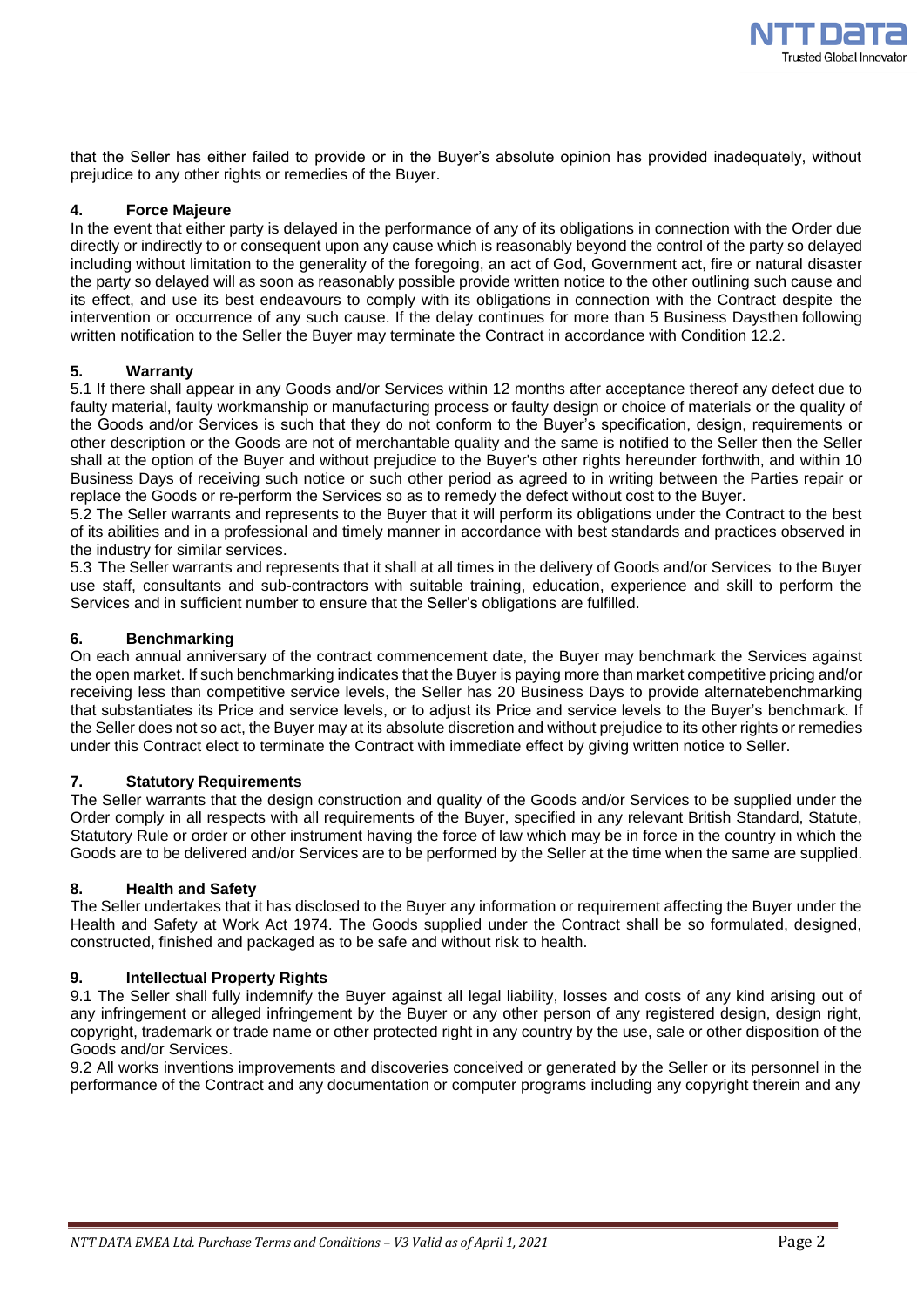

right to apply for patents ("Property Rights") shall automatically vest in and become the sole property of the Buyer. The Seller agrees that personnel performing the Services shall be its employees and that no title rights or interest whether legal or beneficial in any Property Rights will vest in the Seller's employees. On completion or earlier termination of the Contract the Seller shall give to the Buyer all designs drawings data and information ofwhatsoever nature in its possession and shall whether during the Contract or thereafter at the request and cost of the Buyer complete or procure its employees to complete and sign any documents and do all acts and things necessary to vest the Property Rights in the Buyer throughout the world.

# **10. Assignment**

10.1 The Seller shall not assign, sublet, sub-contract or otherwise transfer the performance, burden, benefit or advantage of the Contract or any part thereof without first obtaining the Buyer's written consent to the proposed assignment and the proposed contractor, sub-contractor or agent.

10.2 Where such written consent is received and before any services are performed, the Seller shall impose confidentiality arrangements upon each contractor sub-contractor or agent, the terms of which are at least as strict as those imposed on the Seller under these Terms and Conditions of Purchase and Order terms.

10.3 The Seller shall be fully responsible and liable for all acts and omissions of its contractors, sub-contractors and agents.

10.4 Subject to clause 10.1 Seller shall provide in the relevant sub-contract the same provisions as set forth in clause 23.7 and 23.8 of this Contract. The Seller certifies also to have adopted adequate compliance measures to prevent any breach of the clause 23.7 and 23.8 by any subcontractors, whenever their engagement is permitted.

10.5 Subject to clause 10.1., Seller shall provide in the relevant sub-contract at least the same provision on Data Protection including provisions under clause 22 as set forth in this Contract.

# **11. Indemnity**

11.1. The Seller shall indemnify the Buyer in respect of all direct or indirect damage or injury to any person or property and against all actions, suits, claims, demands, costs, charges, expenses or losses arising in connection with the Contract, to the extent that the same shall have been occasioned other than by the negligence of the Buyer, its servants or agents.

# **12. Breach and Termination**

12.1 The Buyer may without prejudice to any other right or remedy to which it may be entitled to terminate the Contract for cause with immediate effects in the event that:

i) The Seller has: had a bankruptcy order made against him; has made an arrangement or composition with its creditors; has otherwise taken the benefit of any Act for the time being in force for the relief of insolvent debtors; has suffered or allowed any execution whether legal or equitable to be levied on its property or obtained against it; (being a body corporate) has had convened a meeting of creditors (whether formal or informal); has entered into liquidation (whether voluntary or compulsory) except a solvent voluntary liquidation for the purpose only of reconstruction or amalgamation; has a receiver manager or administrator appointed of its undertaking or any part thereof; a resolution has been passed or a petition presented to any Court for the winding-up of the Seller; or any proceedings have been commenced relating to the insolvency or possible insolvency of the Seller; or

ii) The Seller is in breach of any of its obligations under the Contract, and without prejudice to any other right of termination which the Buyer may be entitled to under this Contract, the Seller fails to remedy its breach within 10 Business Days of the Buyer's notice specifying the breach; or

iii) There is substantial movement in the price of the Goods and/or Services or of competitive goods or services; or

iv) The Seller breaches any applicable UK law, regulation, code or sanction, including but not limited to the Data Protection Legislation (defined below), Criminal Finances Act 2017, Bribery Act 2010 and the Modern Slavery Act 2015. The Seller warrants that it will notify the Buyer immediately upon becoming aware of any such actual or potential breach.

v) The Seller is in breach of the Exhibit A of the EMEA Global Code of Business Conduct ("**EMEA Code**"), whenever applicable, which is attached herewith as Attachment 1 and constitutes integral part of this Contract.

vi) In the event of breach by Seller of any provisions under EMEA Anti-Corruption Policy, which is available at the following link: https://uk.nttdata.com/EMEA.

vii) In the event the Seller is in breach of its obligations under EMEA Personal Data Breach Notification Policy, available at the following link: [https://uk.nttdata.com/EMEA,](https://uk.nttdata.com/EMEA) or upon request to the Buyer Privacy Office at the following email address: [privacy.office\\_emea@nttdata.com;](mailto:privacy.office_emea@nttdata.com) and

viii) in any other case in which the Seller is in breach of the clauses 27.7 and 23.8 of this Contract.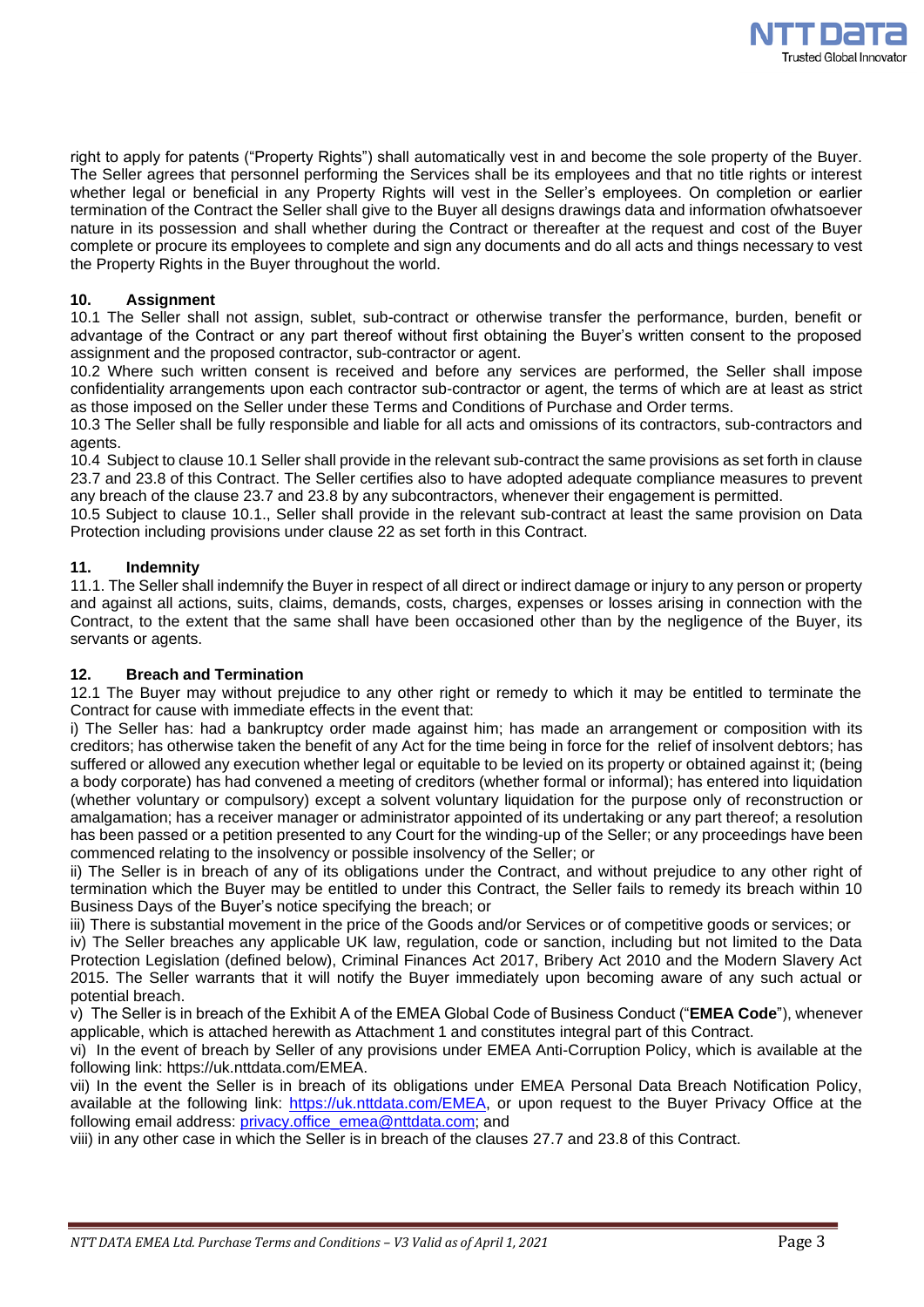

12.2 The Buyer reserves the right to terminate for any reason the Contract at any time by giving 10 Business Days written notice to the Seller whereupon the Seller shall immediately stop all work under the said Contract and take such other reasonable action as may be necessary to reduce the termination cost due to the Seller hereunder. In the event of such termination the Seller shall be entitled to reimbursement of the reasonable costs incurred for the work done, received and paid for by the Seller in and for the performance of the said Contract prior to the day of termination which may be properly allocated under recognised accounting practices. In no event will the reimbursement exceed the Price. Upon payment of such reimbursement the Seller shall deliver to the Buyer such of the Goods and/or Services completed, work-in-progress and other materials, costs of which have been included in such reimbursement. The provision herein for reimbursement to the Seller shall not apply if the Contract is terminated by the Buyer pursuant to the default of the Seller and only applies insofar as invoiced amounts are not queried by the Buyer.

12.3 If the Buyer elects not to exercise its rights of termination, it may elect at its absolute discretion to (i) withhold payment for any incorrectly supplied Products or Services and/or (ii) terminate the applicable Service, Contract or Statement of Work inasmuch as it relates to the incorrectly supplied Products or Services and provided that it receives reasonable liquidated damages or service credits as compensation for such breach.

12.4 If the Buyer elects to exercise its right to terminate under this Contract, the Buyer may at its absolute discretion and without incurring any liability to the Seller elect to step-in and complete any outstanding works in place of the Seller, and the Seller shall be liable to the Buyer for the reasonable costs of such completion.

# **13. Time**

The Seller shall deliver the Goods and perform the Services during the Buyer's normal working hours on the date specified in the Order. In the event the Goods or any item thereof are not delivered or Services not performed by the date specified in the Order or any such later date as agreed in writing between the Buyer and Seller, or that the Goods or Services are defective, the Buyer shall, without prejudice to any other remedy to which it may be entitled have the right to immediately terminate the Order in respect of the Goods or Services remaining undelivered or to be performed and: (i) return to the Seller at the Seller's risk and expense any of the Goods which may have been delivered or Services performed but which cannot be effectively and commercially used by the Buyer by reason of such non-delivery or non-performance, and the Seller shall incurred by the Buyer in remedying the defective Goods or Services, or obtaining other Goods or Services in replacement for those in respect of which the said Contract has been determined.

### **14. Confidentiality**

14.1 The Order and all information software, trade or business secrets disclosed to or obtained by the Seller in connection therewith shall be treated by the Seller as confidential and shall not without the prior written consent of the Buyer be divulged to any person other than those to whom such information is necessary to enable the Seller to fulfil the Order and the Seller shall procure that the persons to whom such information is divulged shall themselves observe the requirements of this Condition. Information that shall remain confidential includes all information obtained or provided to the Seller from the Buyer or a third party in any way connected with the Good, Services or Contract, all technical information, know-how, drawings, designs, specifications and other information disclosed to the Seller as aforesaid are subject to the copyright of the Buyer and shall be utilised by the Seller for the purpose of the said Contract only.

14.2 Notwithstanding the content of the Order and the fact that data that you provide will be held in our systems, which are located on our Premises or those of an appointed third party, the Buyer may also allow access to the information to other third parties who act for us. It is possible that the Seller's data may be processed outside of the European Economic Area.

# **15. Advertising**

The Seller shall not make use of the Buyer's name or any information contained in or in connection with the Order for publicity purposes without the prior written consent of the Buyer.

### **16. Official Secrets Act**

In the event that the Buyer shall be bound by the Official Secrets Act by virtue of a contract with one of its customers which contract is in any way whatsoever connected with the Goods or Services then the Seller shall be bound also by the said Act with equal force and effect as the Buyer. The Buyer shall state in the Order if the OfficialSecrets Act is to apply.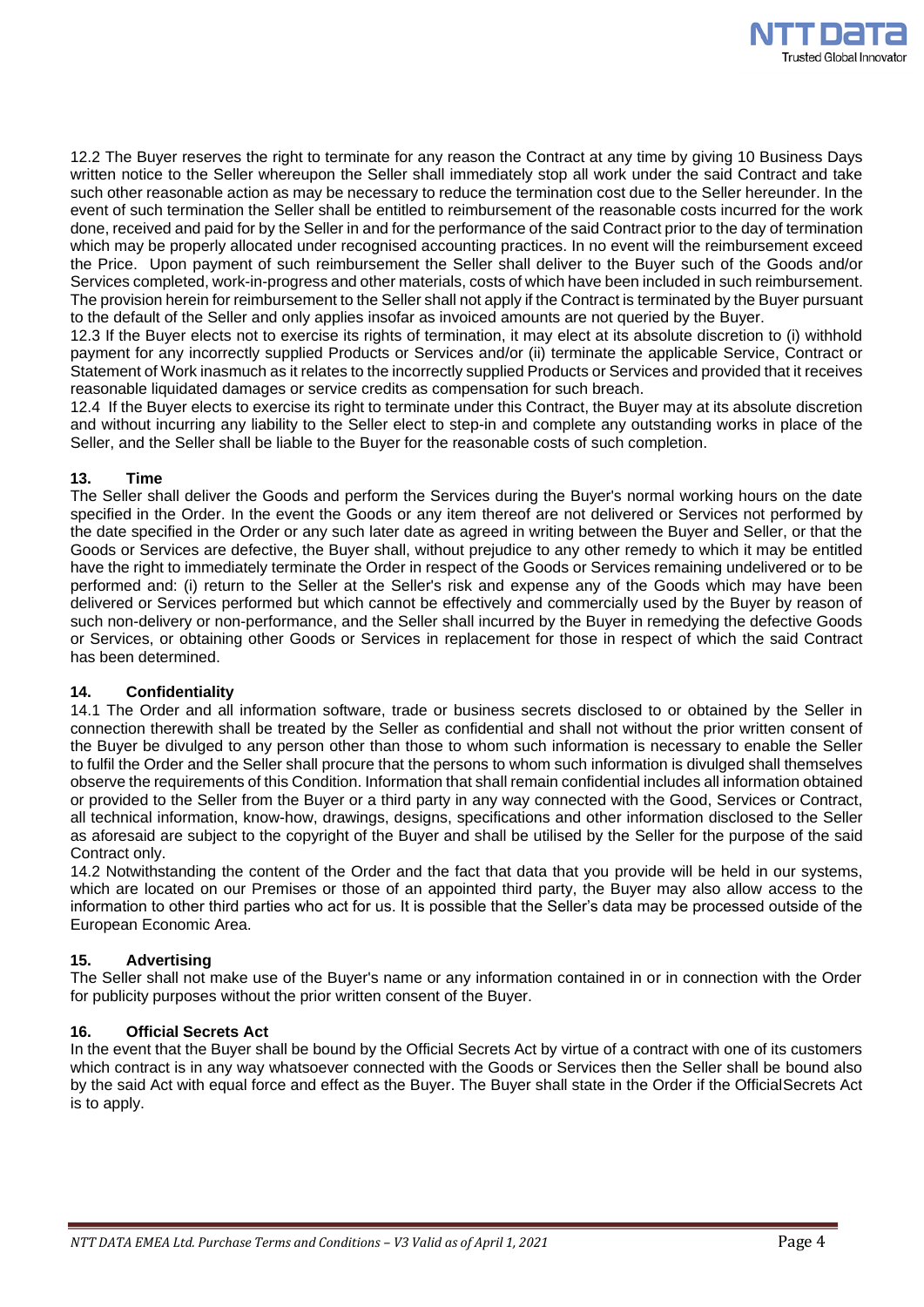

# **17. Inspection**

The Buyer reserves the right at reasonable times to inspect or test the Goods or Services during development, or testing or at any stage before delivery and the Seller shall give rights of access to its premises and such facilities as the Buyer may reasonably require for such inspection or testing.

## **18. The Buyer's Goods**

18.1 The property in the Buyer's Goods shall remain in the Buyer who may retake possession thereof at any time without notice. The Seller shall keep the Buyer's Goods separate and apart from all property of other persons and shall clearly mark the Buyer's Goods as the property of the Buyer.

18.2 The Seller hereby agrees to indemnify the Buyer against loss of or damage to the Buyer's Goods during the time they are in the Seller's possession, custody or control. During such time the Seller shall adequately insure the Buyer's Goods in the name of and for the benefit of the Buyer at the Seller's expense with a reputable insurance company against loss or damage arising from any cause whatsoever and shall produce to the Buyer on demandthe policies of such insurance and the receipts of the premiums paid thereon.

18.3 The Seller hereby waives any lien it might otherwise have (whether at the date thereof or subsequently) on any of the Buyer's Goods for work done thereon or otherwise but this Clause shall not be construed as a waiver of any other right of recovery of any charges that may be due to the Seller for such work.

18.4 The Seller shall promptly pay the Buyer on demand the full replacement value of any of the Buyer's Goods which are not returned or satisfactorily accounted for.

## **19. Guarantee and Third Party Rights**

19.1 The Seller consents to the Buyer transferring any guarantee or similar rights given by the Seller to the Buyer in relation to the Goods or Services supplied to any other person or company to whom the Buyer sells hires or disposes of such Goods or Services to the extent that such guarantee or similar right may be enforced against the Seller not only by the Buyer but also by any person or company claiming through the Buyer.

19.2 Save as specified in clause 19.1, the Buyer and Seller do not intend any term of the Contract to be enforceable by any party other than the Buyer and Seller.

## **20. Notices**

Any notices sent under the Contract shall be sent by registered or similar post (or e-mail if mutually agreed) to the address of the recipient party as per the Order, or to such other address as such party may have notified to the other for this purpose. Any such notice shall be deemed to have been received on the next Business Day after posting. All such notices shall be in English.

### **21. Freedom of Information Act**

The Seller acknowledges that the Buyer may be subject to the requirements of the Freedom of Information Act 2000 ("FOIA") and shall assist and cooperate with the Buyer, at the Seller's expense, to enable the Buyer to comply with any information disclosure requirements. The Buyer shall be responsible for determining, at its absolute discretion whether any information is to be disclosed in response to a request for information under section 8 of the FOIA.

### **22. Data Protection and ISMS**

22.1 For the purposes of this clause, Data Controller, Data Processor, Data Subject, Personal Data and Processing shall have the same meanings as in the Data Protection Act 2018 and in the EU General Data Protection Regulations (Regulation (EU) 2016/679) ("**GDPR**"). Data Protection Legislation means the Data Protection Act 2018 and all applicable laws and regulations relating to the processing of Personal Data and privacy, including GDPR. 22.2 The Seller's acknowledges its Data Protection Legislation obligations, and shall at all times comply with the requirements contained therein. The Seller shall process the Personal Data only on behalf of the Buyer and its affiliate companies, in accordance with Data Protection Legislation only for the purposes of performing this Agreement and only in accordance with instructions contained in this Agreement or received from the Buyer from time to time, shall cause its employees are adequately trained in processing Personal Data; and not do or permit anything to be done which might cause the Buyer (or any Buyer affiliates) in any way to be in breach of Data Protection Legislation. 22.3 The Seller shall obtain the Buyer's written approval prior to copying, modifying or amending the Personal Data, or transferring the Personal Data to any subcontractors or processing or otherwise transferring any Personal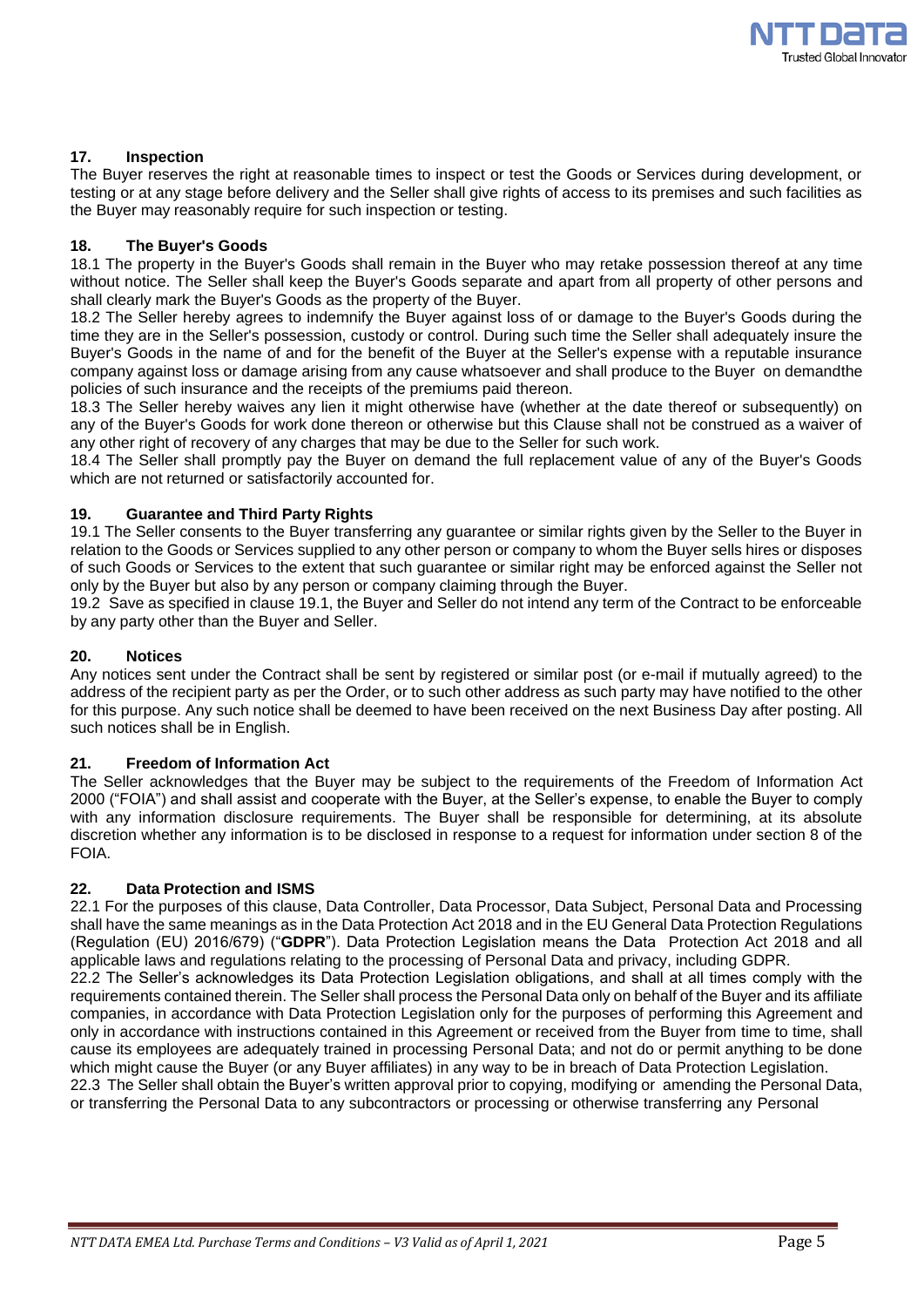

Data obtained from or regarding Buyer or its affiliates or clients outside of the European Economic Area or any other country approved by the EU Commission as providing an adequate level of data protection within the meaning of and in compliance with Data Protection Legislation, including articles 44 and seq. of GDPR.

22.4 The Seller shall defend, indemnify, keep indemnified and hold harmless Buyer and its affiliates, their respective officers, directors and employees, in full and on demand against all losses, liability, damages, costs and all expenses, including reasonable legal and expert fees, arising out of or in connection with any claims, demands, actions or legal proceedings, alleging a breach by the Seller, its affiliates, sub-contractors or personnel of Data Protection Legislation or this clause.

22.5 The Seller shall take all measures necessary to ensure its full and timely compliance with all of the obligations of a Data Processor under (A) the Data Protection Legislation, including those obligations governing record keeping, pseudonymisation, encryption, data security, appointment of a date protection officer and data portability, and (B) the EMEA Personal Data Breach Notification Policy, available at the following link [https://uk.nttdata.com/EMEA,](https://uk.nttdata.com/EMEA) or upon request to the Buyer Privacy Office at the following email address: [privacy.office\\_emea@nttdata.com.](mailto:privacy.office_emea@nttdata.com) The Seller shall keep all Personal Data and derivatives thereof separate from all other data and documentation of the Seller.

22.6 Without prejudice to any of its obligations under this Contract, the Seller shall provide such co-operation as the Buyer reasonably considers being necessary to enable the Buyer to verify the Seller's compliance with this clause from time to time. Such co-operation may include:

(i) Providing information about their processing activities and submitting its data processing facilities for audit from time to time to be carried out by the Buyer, the Data Controller or an inspection body composed of independent members, in possession of the required qualifications and bound by a duty of confidence;

(ii) Providing the Buyer with full co-operation and timely assistance in relation to any subject access request or other complaint or request made in respect of any Personal Data;

(iii) Promptly complying with any request from the Buyer to amend, transfer or delete Personal Data and provide promptly any data required by the Buyer (and any Buyer affiliates) for any reason whatsoever (including without limitation for the purposes of providing such data to, or assisting law enforcement agencies);

(iv) Immediately on becoming aware (and in any case within 24 hours after having becoming aware),notify the Buyer in writing of any actual or suspected unauthorised access or processing of Personal Data. Such notice shall include reasonable details of the actual or threatened breach, identify the Personal Data concerned, and describeof the likely consequences of the Personal Data breach and the measures taken by the Seller to mitigate its possible adverse effects;

(v) Immediately on becoming aware (and in any case within 24 hours after having becoming aware), notify the Buyer in writing of any complaint, notice or communication which relates to the processing of Personal Data or to a Party's compliance with Data Protection Legislation under this Agreement, and provide the Buyer full cooperation inrelation to such complaint, notice or communication;

(vi) Immediately on becoming aware (and in any case within 24 hours after having becoming aware), notify the Buyer by telephone and email if any Personal Data (regardless of its size and scope) is (or is suspected to be) lost or destroyed or becomes damaged, corrupted, unusable or put at risk of unauthorised disclosure. The Seller shall restore such Personal Data at its own expense;

Procure that each of the subcontractors shall, comply at all times with the Data Protection Legislation and shall not perform their obligations under this Agreement in such a way as to cause a Party to breach any of its obligations under the Data Protection Legislation;

(vii) in the event of a Personal Data Breach the Seller shall provide full support and assistance in the case, but not limited to, the Buyer may decide to invite a Seller representative in the "Personal Data breach Meeting". For the purpose of this Contract the "Personal Data Breach Meeting" is the meeting convened by Buyer in order to collect more details with regard to the Personal Data breach and to decide the actions to be taken to remedy the Personal Data Breach and to mitigate any negative effects as better specified in the EMEA Personal Data Breach Notification Policy.

(viii) Subject to the requirements of any applicable Exit Management Plan, cease Processing the Personal Data immediately upon the termination or expiry of this Agreement or, if sooner, the element of the Contractual Obligations to which it relates and as soon as possible thereafter, at the Buyer's option, either return, or delete fromits systems, the Personal Data and any copies of it or of the information it contains and the Seller shall confirm in writing that this clause has been complied with in full.

22.7 Without prejudice to any other provision of this Agreement, the Buyer may request a detailed written description of the technical and organisational methods employed by the Seller and its sub-contractors for the Processing of Personal Data. Within ten (10) days of receipt by such written request, the Seller shall deliver a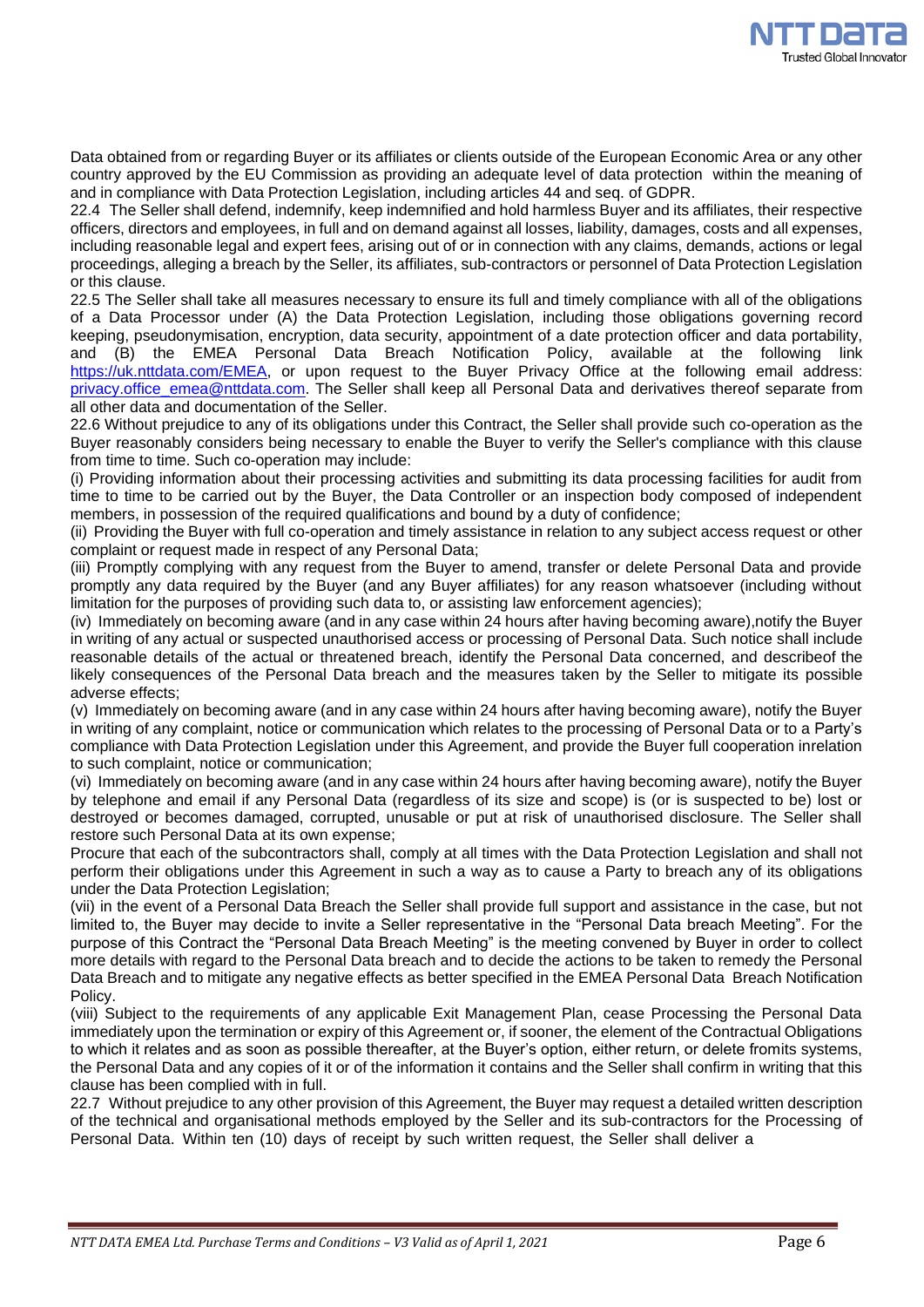

written report to the Buyer in sufficient detail that the Buyer can reasonably determine whether or not any applicable Personal Data is being or has been processed in compliance with the provisions of this Agreement.

# **23. General**

23.1 No variation to the Contract shall be effective unless and until agreed in writing by an authorised signatory of the Buyer.

23.2 The headings contained in the Contract and the Terms and Conditions of Purchase are for ease of reference only and shall not affect the interpretation or construction of its terms and conditions.

23.3 Any waiver by either party of a clause or sub-clause or paragraph of the Contract shall not prevent such clause or sub-clause or paragraph from being valid and enforceable in all other instances.

23.4 The invalidity or unenforceability for any reason of any clause, sub-clause or paragraph of the Contract or any part thereof shall not prejudice or affect the validity or enforceability of the remainder.

23.5 The provisions of Conditions 1, 5, 7, 9, 11, 14, 16, 18, 19, 21, 22, 23 and 24 shall survive and continue tohave effect after termination for any reason whatsoever of the Contract.

23.6 During the Contract and for a period of 12 months commencing on the date of termination the Seller shall not without the prior written consent of the Buyer directly or indirectly employ any personnel then employed by the Buyer, its affiliates or its clients or previously employed by the Buyer, its affiliates or its clients within the preceding 12 months with whom the Seller had dealings until those personnel have terminated such employment by a period of not less than 12 months.

23.7 ("**Anti-Bribery Clause**"): The Seller shall (and will procure that its employees, workers and contractors shall) strictly comply in all respects with applicable laws, rules, regulations and standards, including without limitation:

(i) All applicable statutes, laws, regulations and codes of practice on anti-corruption, anti-tax evasion and anti- money laundering (collectively referred as **"Anti-Bribery Acts"**);

(ii) Applicable health and safety policy (whilst on Buyer or Buyer Client site); and

(iii) A restriction not to disclose any confidential information of the Buyer, its affiliates, its suppliers and/or its Clients (direct or indirect), which they may acquire during the course of the Assignment,

(iv) the applicable provisions of the EMEA Code, including without limitation the Exhibit A of the EMEA Code "Suppliers and Agents minimum standards of conduct), whenever applicable, attached herewith as Attachment 1;

(v) the EMEA Anti-Corruption Policy, available, available at the following link: <https://uk.nttdata.com/EMEA> ;

(vi) the purchase procedures according with the Buyer policies.

The Seller shall indemnify the Buyer from any claims or losses awarded against or incurred by the Buyer as a result of or in connection with the Seller's breach of this clause 23.7.

(vii) Report promptly to the Buyer any potential or effective breach of the Anti-Bribery clause,

(viii) Not promise, nor offer nor grant any undue financial or other advantage which may violate this Anti-Bribery Clause.

23.8 The Seller shall have in place and maintain throughout the term of the Order its own anti-bribery, anticorruption, as well as policies and procedures relating to accounting for financial transactions training personnel and third parties due diligence, supply chain transparency and anti-modern slavery policies (for example commitment of top-level management, risk assessment, anti-bribery and anti-corruption guidelines, modern slavery and supply chain transparency guidelines and online reporting requirements, anti-human trafficking and anti-child labour policies and certification procedures, communication and training, due diligence procedures, monitoring and review measures etc.) to ensure global compliance with (A) all applicable UK laws, regulations, codes and sanctions relating to , anti-bribery, anti-corruption, modern slavery, criminal finances and supply chain transparency, and (B) with the Exhibit A of the EMEA Code and the EMEA Anti-Corruption Policy, whenever applicable, and to monitor and enforce them wherever and whenever appropriate. The Seller shall observe its policies in particular within the business relationship with the Buyer and the Seller shall provide to the Buyer its relevant policies upon Buyer request. Breach of this clause by Seller or a sub-contractor or agent of Seller shall be deemed a material breach of the Order entitling the Buyer to immediately terminate the Order. In such an event the Seller shall be liable to the Buyer for damages, losses, liabilities and expenses (including but not limited to legal costs) actually incurred or suffered by, or awarded against the Buyer and occasioned by or arising out of any breach of this Clause by the Seller, it's Personnel or its associated persons acting under or in connection with Order.

23.9 The Seller agrees to administer all of its accounts with the Buyer on a net settlement basis, so that the Buyer or its affiliates may set off and recoup debits and credits, including reasonable legal fees and costs of enforcement, against any of the Seller's accounts regardless of the basis for such debits or credits.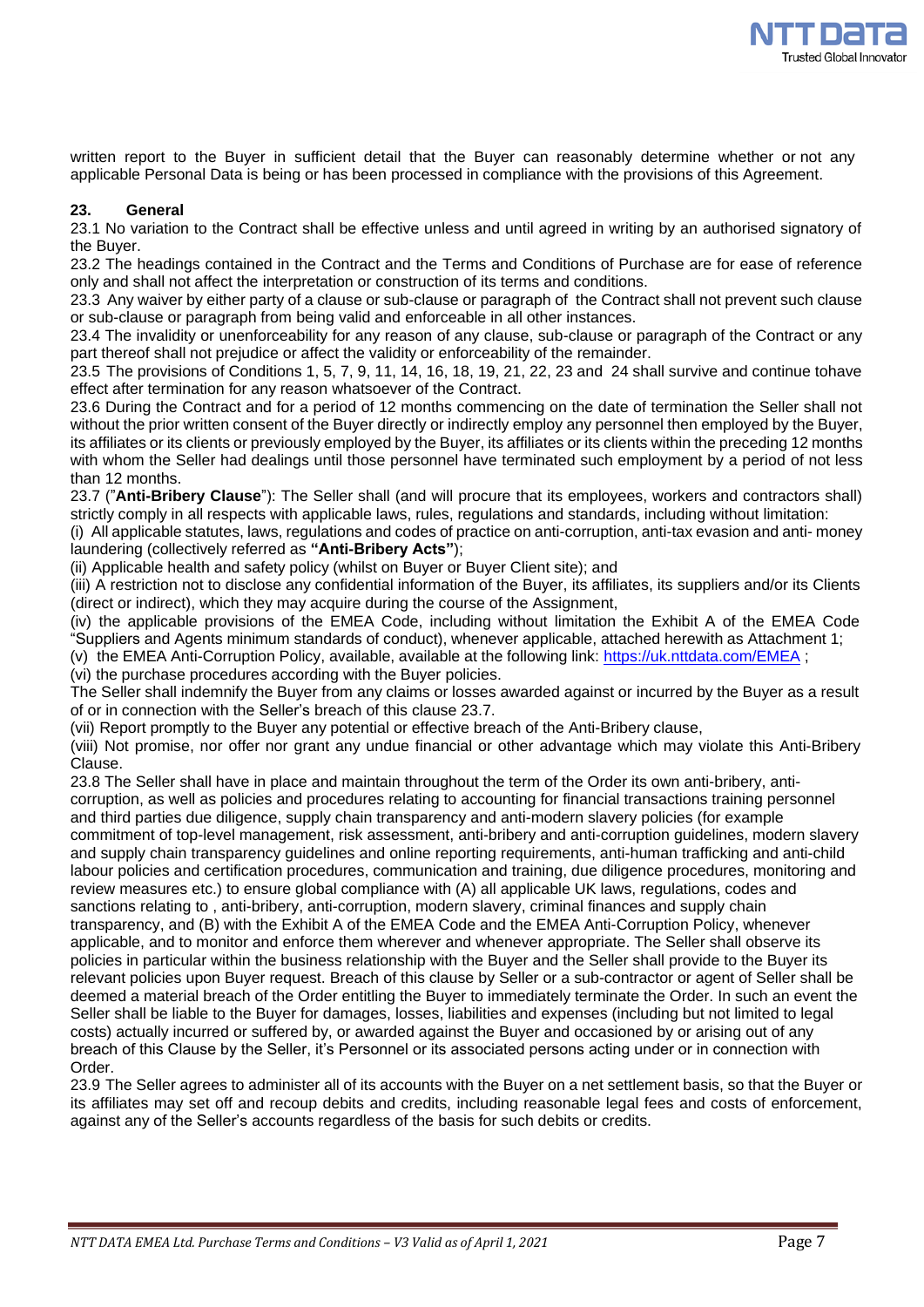

23.10 The Buyer and Seller will act in good faith and use all reasonable endeavours to resolve any disputes or claims that may arise in connection with an Order or this Contract.

23.11 All documentation provided to the Buyer (including testing and delivery documentation) shall be based on the Buyer's standard formats.

23.12 The Seller shall ensure that nothing is done by its employees, officers, servants, or invitees which contaminates, corrupts, impairs or adversely affects, and that no malware, invasive programs, "computer viruses" or "logic bombs" are introduced onto, the computers, computer systems or computer software owned or used by the Buyer, its affiliates and/or its clients (or any data on those computers or computer systems).

23.13 The Buyer shall have the right to carry out audit, to examine and to make copies of all records relating to the Contract, including accounting, contractual and financial records and internal policies procedures ("Audit Rights"). The Seller must retain all records and accounts for the entire duration of the Contract and for further years following the Contract termination, according with local applicable tax laws. The Audit Rights shall be included in any contract that the Seller signs with its subcontractors within the framework and term of the Contract.

23.14 Notwithstanding anything contrary in this Contract, Seller shall not engage any subcontractor(s) to provide the Goods and/or Services unless with the prior explicit and written approval by Buyer.

## **24. Law**

The Contract shall in all respects be subject to and interpreted in accordance with the Laws of England and the parties submit to the non-exclusive jurisdiction of the English Courts.

## **SECTION 2 - PURCHASE OF GOODS**

The following conditions will apply in addition to Section 1 - General Terms in respect of the purchase of Goods.

# **1. Quality and Description**

1.1 The Goods shall be of sound workmanship and materials and shall conform as to quality, quantity and description specified in the Order, the Buyer's specification and shall be fit for purpose and meet the stated objectives and business needs of the Buyer or a third party and in default thereof and without prejudice to any otherrights of the Buyer the Buyer reserves the right to reject the Goods and terminate the Contract.

1.2 The Buyer reserves the right to amend the Order including changes in the specification quantities time or place of delivery at which event any resultant variation in Price or in the date specified for delivery shall be an equitable adjustment and be by mutual written agreement prior to the Seller proceeding with such change.

1.3 In the absence of any quality standards being quoted on the face of this document which will take precedence over the quality standards referenced below, Goods to be delivered/Services performed and controlled in accordance with the all relevant quality standards (where applicable) for example by way of guidance ISO 9001, ISO 20000, ISO 27001 and ISO 14001.

1.4 The Goods will be inspected by the Buyer within a reasonable period of time after delivery and shall be subject to the Buyer's right of rejection at any time within 12 months of delivery. The Goods or any item thereof so rejected shall be returned to the Seller at the Seller's risk and cost and if returned for repair or correction or replacement at the Buyer's option the same shall be done at the risk and expense of the Seller.

1.5 The Seller will allow inspection at its premises by Buyer or third party inspectors when and as required.

1.6 Goods supplied under the Order shall be inspected by the Seller prior to despatch and if requested a certificate of conformity with all specifications referenced on the Order shall be provided to the Buyer.

1.7 Acceptance of Goods by the Buyer shall be subject to satisfactory installation and conduct of commissioning tests either by the Buyer or a third party. These tests are to be defined by the Buyer prior to installation.

# **2. Delivery**

2.1 The Goods shall be properly packed, secured and delivered to the Buyer by suitable transport and at the Seller's expense to the place specified in the Order or as subsequently agreed. All packages shall be marked with the delivery address stated in the Order, Order number and the Seller's name. Unless otherwise specified in the Order all packaging shall be considered non-returnable and its costs included in the Price. It is the responsibility of the Seller to ensure transport so utilised is of adequate size and construction to enable the Goods to be properly unloaded by the Seller, or its agents at the Buyer's designated receiving point.

2.2 Prior to the delivery of any Goods to the Buyer, an advice note containing reference to the Order number, description of the Goods, number of packages, method of transport and route, must be provided to the Buyer. A second copy must accompany the Goods and a further copy be given to the carrier if engaged by the Seller.

2.3 If for any reason the Buyer is unable to accept delivery of the Goods at the time when the Goods are due for delivery the Seller shall store the Goods, safeguard them and take all reasonable steps to prevent deterioration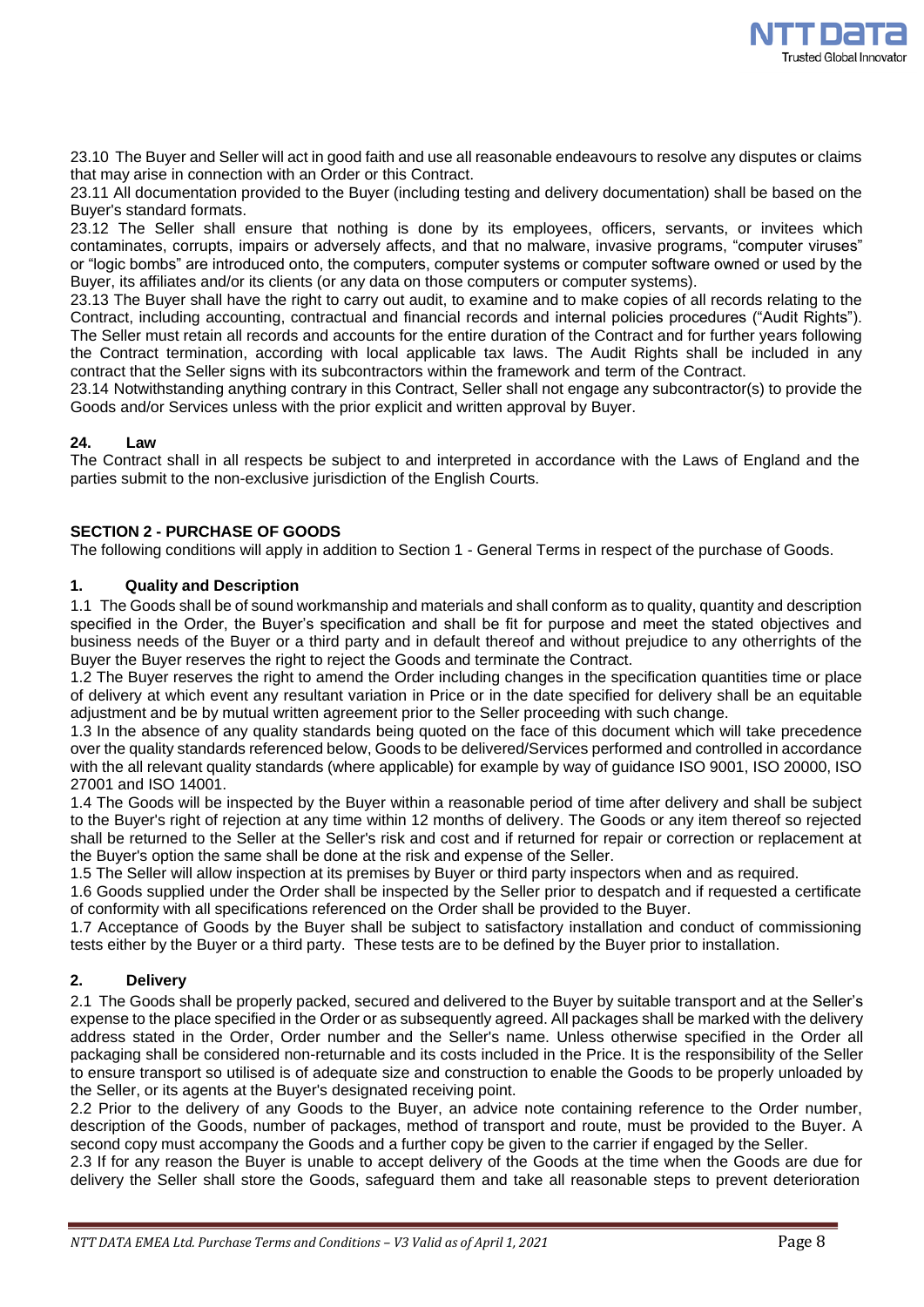

until their actual delivery. The Buyer shall be liable to the Seller for reasonable costs (including insurance) for its doing so except where the attempted delivery was not at the agreed time. The Seller will without delay, repair or replace free of charge, Goods damaged or lost in transit provided that where reasonably practicable the Buyer shall give the Seller written notification of such damage or loss within such time as will enable the Seller to comply with its carrier's conditions of carriage affecting loss or damage in transit if such time has been previously notified to the Buyer in writing, or where delivery is made by the Seller's own transport, within a reasonable time.

# **3. Title**

3.1 Subject to Clause 3.2 title to and all risk of loss of or damage to the Goods shall pass to the Buyer when delivered to and accepted by the Buyer in accordance with the agreed acceptance criteria.

3.2 Where the Buyer has made payment in advance of delivery of any Goods which the Seller has i) acquired or subsequently acquires specifically for the Buyer; or ii) appropriated or subsequently appropriates to the Contract, title in such Goods shall pass to the Buyer upon payment or, if later, as soon as such Goods are acquired specifically for the Buyer or are appropriated to the Contract. Notwithstanding the above, risk in such Goods shall not pass to the Buyer until the Goods are delivered to and accepted by the Buyer in accordance with the agreed acceptance criteria.

# **4. Early Delivery**

Goods delivered earlier than the date specified in the Order, without the prior written consent of the Buyer, may be rejected at the Buyer's absolute discretion.

# **SECTION 3 – PURCHASE OF SERVICES**

The following conditions will apply in addition to Section 1 - General Terms in respect of the purchase of Services.

## **1. The Seller's Obligations**

1.1 The Seller shall provide the Services as defined by and under the direction of the Buyer as specified in and for the Period of time stated in the Order hereto.

1.2 The Seller will liaise with the Buyer or a third party designated in writing by the Buyer regarding the progress of the Services being carried out, and will provide advice and guidance to relevant staff thereof.

1.3 The Seller shall act for or support the Buyer if required by the Buyer to do so in technical discussions.

1.4 The Seller shall provide as may be requested by the Buyer from time to time 'fixed price' or 'time and materials' quotations for additional tasks that may be required to be carried out in connection with the Services these will specify: additional costs, completion time-scales, any associated problems and quotation validity. Such quotationsif accepted by the Buyer will be incorporated herein by means of the issue by the Buyer of an amendment to the Order.

## **2. Performance**

2.1 The Services shall be supplied in accordance with the requirements of the Contract and shall meet agreed acceptance criteria to the satisfaction of the Buyer, its authorised representative or a third party.

2.2 The Buyer will specify in conjunction with the Seller a procedure for the acceptance of the Services which may include but may not be limited to passing the agreed performance and functional tests and the provision of adequate documentation.

2.3 When formal progress reports are specified in the Order hereto the Seller shall render such reports in a form and at times to be agreed or as may be specified in the said Order.

### **3. Payment**

The Buyer will be invoiced by the Seller for the Services in accordance with the Price referred to in the Order at the end of each calendar month provided that if the Period for which the Services are used by the Buyer shall be less than 1 month, the Buyer will be invoiced at the termination of the period of such Services and in either case payment shall be made by the Buyer to the Seller, by the end of the month following that in which Services are received by the Buyer.

# **4. Termination**

4.1 A 4 week probationary period will apply commencing on the first day of each Period. During the probationary period, the Buyer may notify the Seller and request a suitable replacement of personnel in the event that the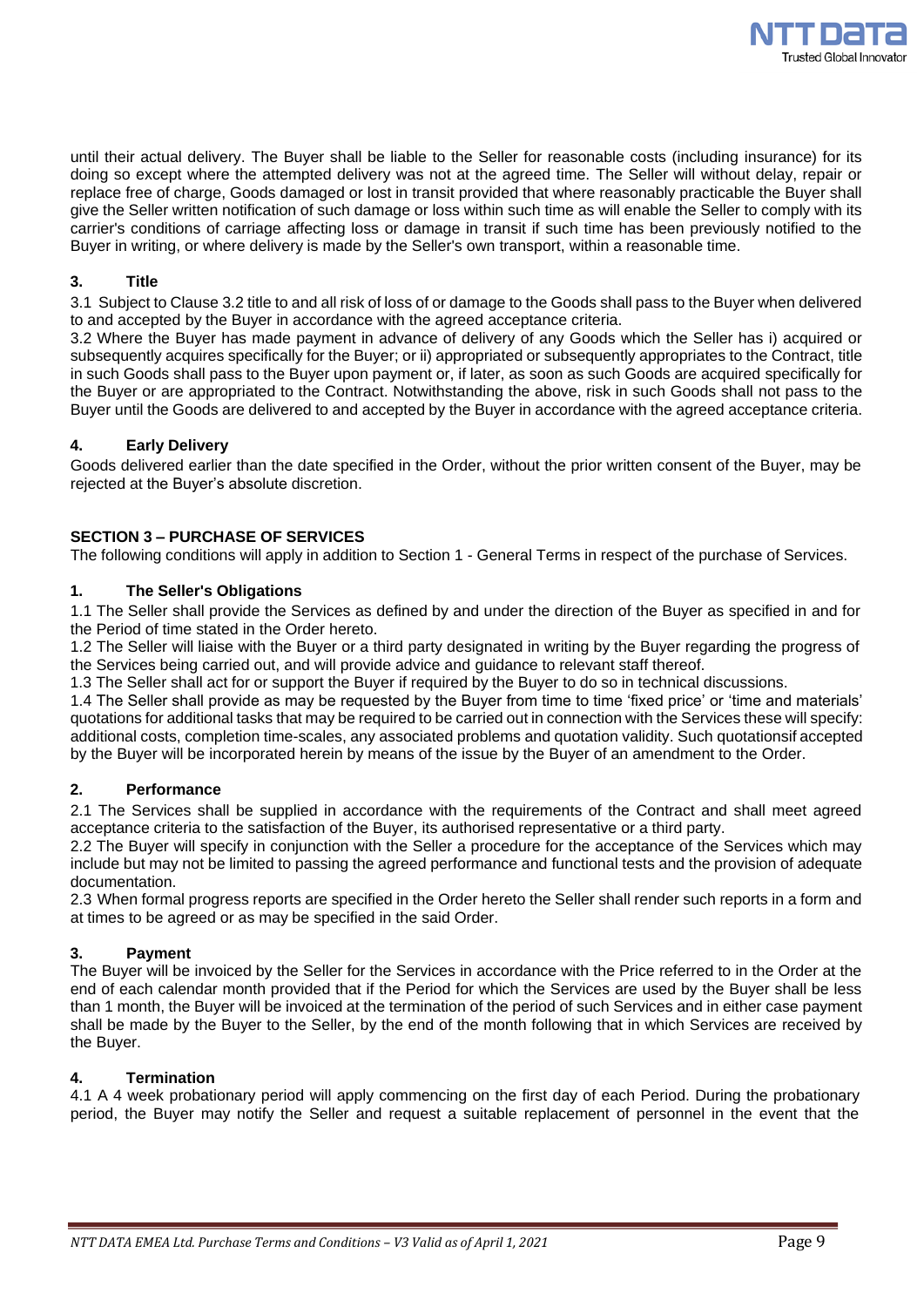

personnel performing the Services is for any reason not satisfactory to the Buyer or a third party. In the event that the Seller is unable (in the Buyer's absolute opinion) to provide a suitable replacement or replacements of personnel then the Buyer may terminate the Contract forthwith and shall not be liable for any claims hereunder other than paying pro rata for the days for which the Services were provided.

4.2 In the event that the Services are provided to a client of the Buyer ("Client"), and the Client terminates its contract with Buyer, or requests termination of the Services, Buyer shall be entitled to terminate this Contract onthe same date. In such event, Buyer's only liability to Seller shall be payment of fees for Services actually performed prior to termination.

## **5. Holidays and Absences**

The Seller or the person himself if different will provide the Buyer with 4 weeks' notice of any planned absence from the Premises by any personnel and shall notify absences from the assignment due to accidents, sickness and unforeseeable circumstances to the Buyer's contact (as previously advised) as soon as reasonably practicable. Prices for supply of the Services will not be payable in respect of any period during which the Services are not provided.

## **6. Timesheet**

Where the Services are supplied on a charge per hour/day/week basis an authorised signatory of the Buyer shall on the last day of each week sign the Buyer's timesheet showing the number of hours and days worked.

## **7. Discipline**

The Seller shall ensure its personnel shall obey all reasonable and lawful directions of the Buyer or a Third Party and observe all applicable disciplinary rules and regulations of the Buyer or a third party whilst engaged on the Buyer's or a Third Party's premises such as may be required by these Terms and Conditions, and in the event of a serious or persistent breaches of such rules and regulations the Buyer shall be entitled to terminate the Services provided under these Terms and Conditions forthwith.

# **8. The Term**

The Services provided under the Contract shall begin on the commencement date shown on the Order and extend for the Period specified in the Order. The Contract may be extended by the Buyer giving seven (7) days written notice to the Seller of any extension whereupon the revised charge to be paid for the Services will be agreed between the Buyer and the Seller.

### **9. Replacement**

In the event that the Seller cannot supply the same personnel to provide the Services throughout the term of the Contract then the Seller may replace the personnel, subject to the Buyer's prior written agreement, Clause 4 of this Section 3, and provided that the Seller uses its best endeavours to replace the personnel with personnel of similar ability and experience.

### **10. Additional Expenses**

The Buyer shall repay to the Seller the reasonable cost of any travel accommodation and subsistence expenses reasonably incurred by the Seller's personnel as a result of the performance of the Services away from the Premises provided that the Buyer shall agree the amount of such expense in advance and in writing and such expense shall be in line with the Buyer's or a Third Party's policy towards its own employees of a similar technical standard provided further that on request such personnel shall provide the Buyer with evidence of actual paymentof such expenses that the Buyer may reasonably require.

### **11. Non-Compete**

11.1 For a period of 6 (six) months after termination of this Contract, the Seller shall not, directly or indirectly, employ, solicit or offer employment to any employee of the Buyer (or an Affiliate company of the Buyer) who is or was employed or involved in the supply of Goods or Services to Buyer. Nothing in this Agreement shall prohibit any genuine offer of employment when made in response to a published announcement made in any public media. In the event of the Seller breaching this provision the Seller shall pay to the Buyer an amount equal to fifty per cent (50%) of the first year's remuneration of the person concerned.

11.2 For a period of six (6) months after termination of this Contract, the Seller shall procure that its employees, agents and consultants involved in the provision of Services shall not, in any capacity provide services the same or